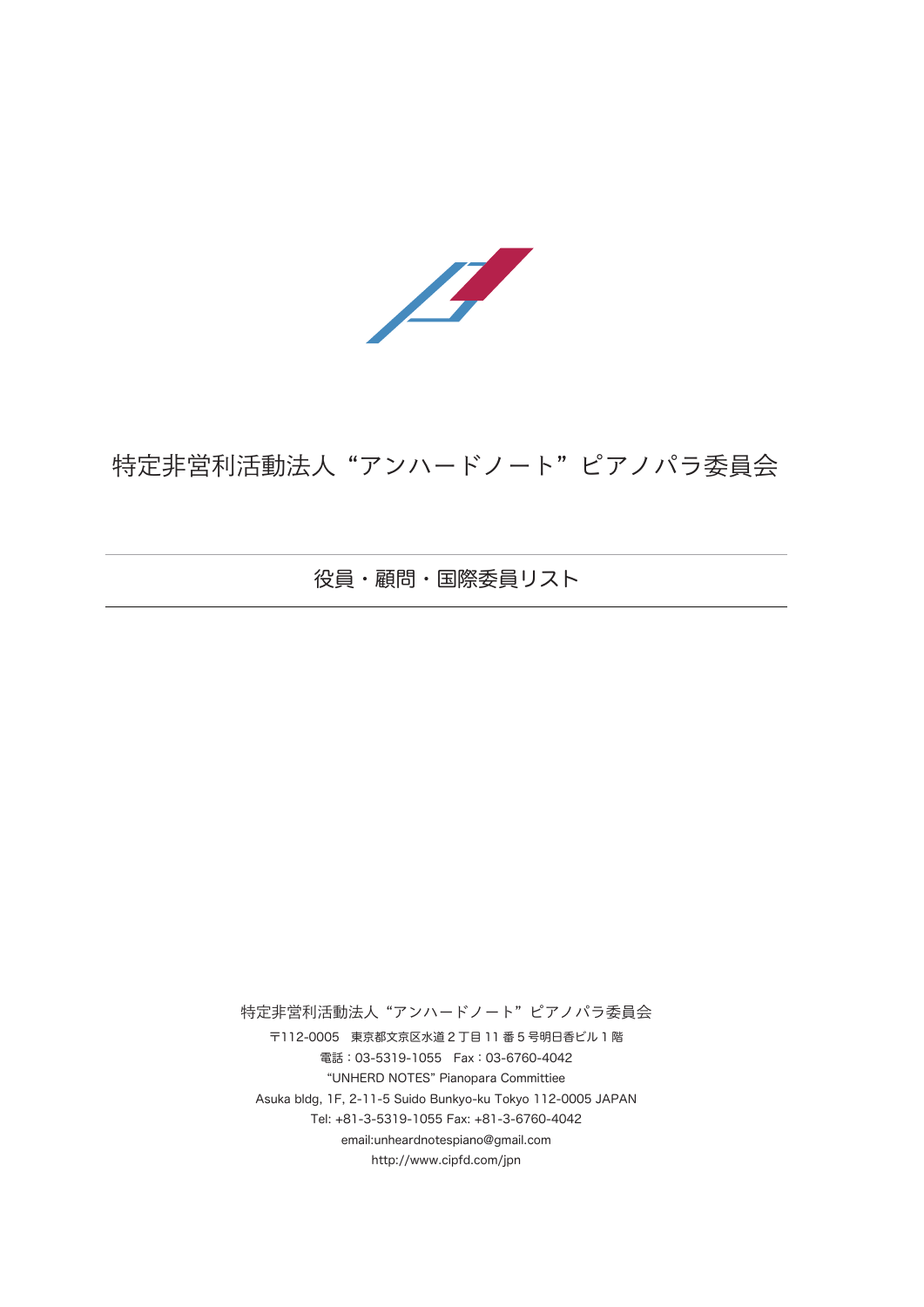■名誉会長: Honorary President 日野原重明 医学博士、聖路加国際病院理事長 Dr.Shigeaki Hinohara President of St.Luke' s International Medical Center President

■最高顧問: Supreme advisor 羽田孜 元総理大臣 Mr.Tsutomu Hata : Former Prime Minister

■名誉顧問: Honorary advisor 故・橋本龍太郎 元総理大臣 Mr. Ryutarou Hashimoto : Former Prime Minister

■会長: President 迫田時雄 元武蔵野音楽大学ピアノ科准教授 Tokio Sakoda : Former A Piano Professor at Musasino Academia Musicae

■理事・事務局長:Secretary general 圓尾太郎 Taro Maruo ■理事:Secretary 文車旭宏 Akihiro Ayakuruma ■監査役:Auditor 八木下章子 Shoko Yagishita

■顧問:Adviser 羽田雄一郎 元国土交通大臣 Mr. Yuhichirou Hata : Former Minister of Land, Infrastructure, Transport and Tourism 岩國哲人 元衆議院議員 Mr. Tetsundo Iwakuni : Former member of the House of Representatives 渡辺孝男 元厚生労働副大臣、参議院議員 現山形市立病院院長 Mr.Takao Watanabe : Former Deputy Minister of Health, Labor and Welfare, Representative of the House of Councilors ,Director of Yamamagata City Hospital 坂口力 衆議院議員 Mr.Chikara Sakaguchi : member of the House of Representatives 中田宏 前横浜市長、元衆議院議員 Mr. Hiroshi Nakada : Former Mayor of Yokohama City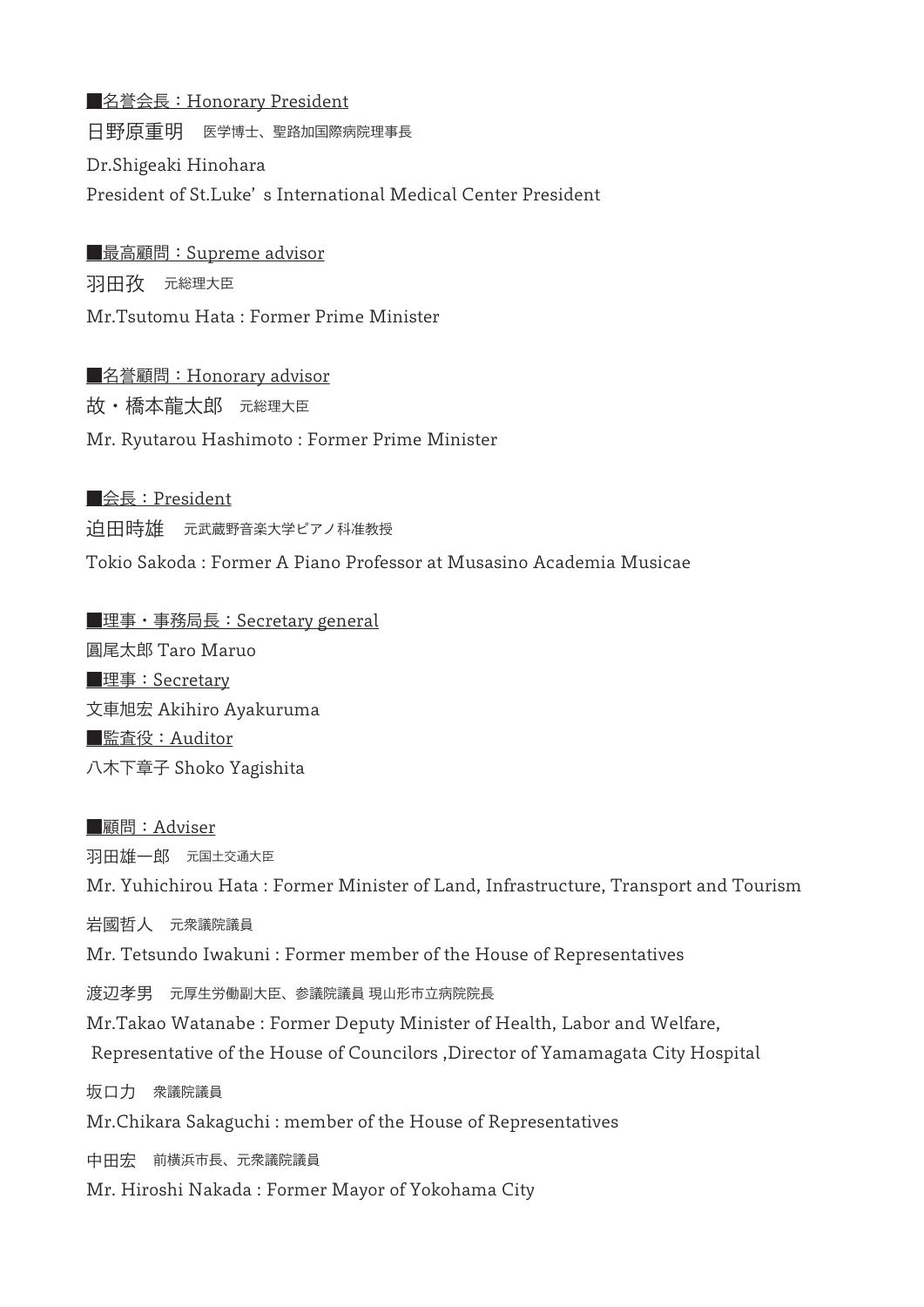松沢成文 前神奈川県知事、衆議院議員 Mr. Shigefumi Matsuzawa : Formar Governor of Kanagawa Prefecture Members of the House of Representatives

阿部克弥 ニュー・ヘリテージ・シアター・グループ ニューヨーク 役員 Katsuya Abe : Dirctor of New Helitage Theatre Group N.Y.

大賀正行 ピアノパラリンピック支援大阪実行委員長 Mr.Masayuki Oga : Piano Para Committee in Ohsaka Chairperson

迫田靖夫

Mr.Yasuo Sakoda : Formar JE Electronics Officer

吉川節郎 城山学園理事長 Mr.Setsuro Yoshikawa : Shiroyama Gakuen Chairman

北野蓉子 大阪国際ピアノコンクール主催者 Ms. Yoko Kitano : Osaka International Piano Competition Organizer)

福田成康 全日本ピアノ指導者協会専務理事 Mr.Seikoh Fukuda : managing director of PTNA.

出田敬三 平成音楽大学学長・作曲家・指揮者 Prof.Keizo Ideta : President of HEISEI Music Academy

太田清史 札幌大谷大学学長 Mr.Kiyoshi Oota : President . Sapporo Ohtani Uni.

谷裕子 医学博士、形成外科医・ピアニスト Ms.Yuko Tani : Doctor of medicine, plastic surgeon, Pianist

生田義和 医学博士、広島大学名誉教授 Prof. Yoshikazu Ikuta : Doctor. Guest Professor Hiroshima Uni.

角田愛次郎 立命館大学客員教授 Prof.Aijirou Tsunoda : International Lawyers Guest Prof.Ritsumeikan Uni.

高木美智代 参議院議員 Mr. Michiyo Takagi : Members of the House of Representatives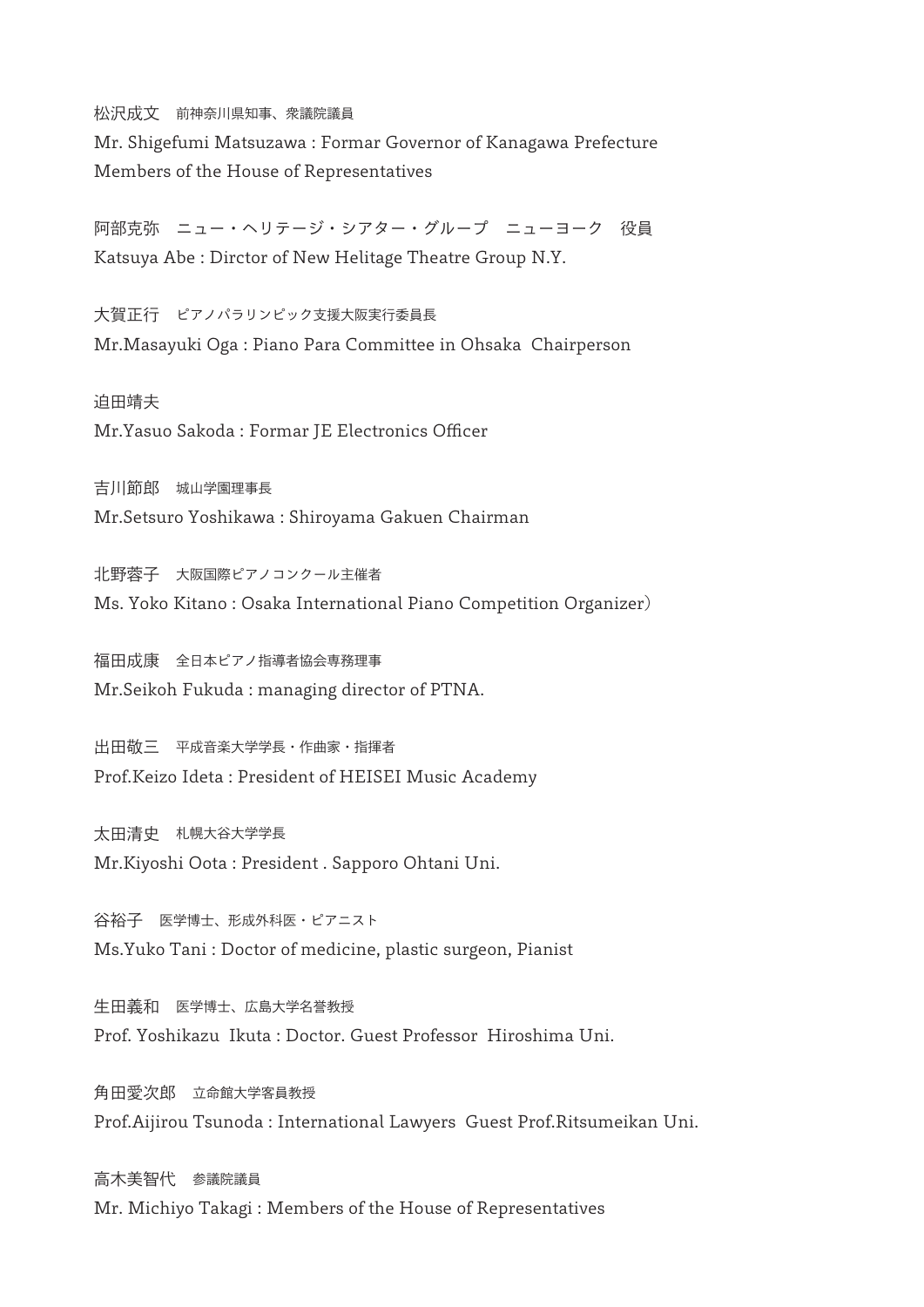Mr.Harby Hancock : Jazz Pianist.U.S.A ハービー・ハンコック ジャズピアニスト アメリカ

Prof. Terence Dawson : Pianist. Professor at UBC . Canada テレンス・ドウソン ピアニスト ブリティッシュコロンビア大学教授 カナダ

Mr.Romayne Wheeler : Pianist & Composer. Mexico-U.S.A ロメイン・ウィーラー ピアニスト、作曲家 メキシコーアメリカ

Prof.Ms.Eri Nakagawa : Pianist Prof. Mahidol Univ. Thai エリ・ナカガワ ピアニスト、マヒドン大学教授 タイ

Prof.Mr. Elizabeth Bergmann : Pianist .Prof. Langley Music Academy. Canada エリザベス・ベルグマン ラングレイ音楽院教授 カナダ

Ms.Margorzata Samulak : Pianist Poland マルゴルザータ・サムラク ピアニスト ポーランド

Prof. Thomas Hecht : Pianist. Dean of YSTCM.Singapore-U.S.A トーマス・ヘヒト ピアニスト 楊秀桃音楽学院学部長 シンガポール

Prof. Gabriele Kupfernagel : Pianist. Dean of Hochschule für Musik "Hanns Eisler" Germany ガブリエル・クプファーナーゲル ピアニスト ハンスアイスラー音楽大学学部長 ドイツ

Ms. Ines Neumann : Director of Neumann Buchbinder Berlin Germany イネス・ノイマン ノイマン出版取締役 ドイツ

Prof. Janos Zegledy : Pianist. Guest prof. Musashino Academia Musicae Hungary ヤーノシュ・ツェグレディー 武蔵野音楽大学客員教授 ハンガリー

Ms.. Paoline Baldwin : Lecturer of Hiroshima girls school Canada ポーリン・ボールドウィン 広島女学院講師 カナダ

Prof. Martin Berinbaum : Conducter. Former Prof. of UBC. Canada マルティン・ベリンバーム 指揮者 元ブリティッシュコロンビア大学教授 カナダ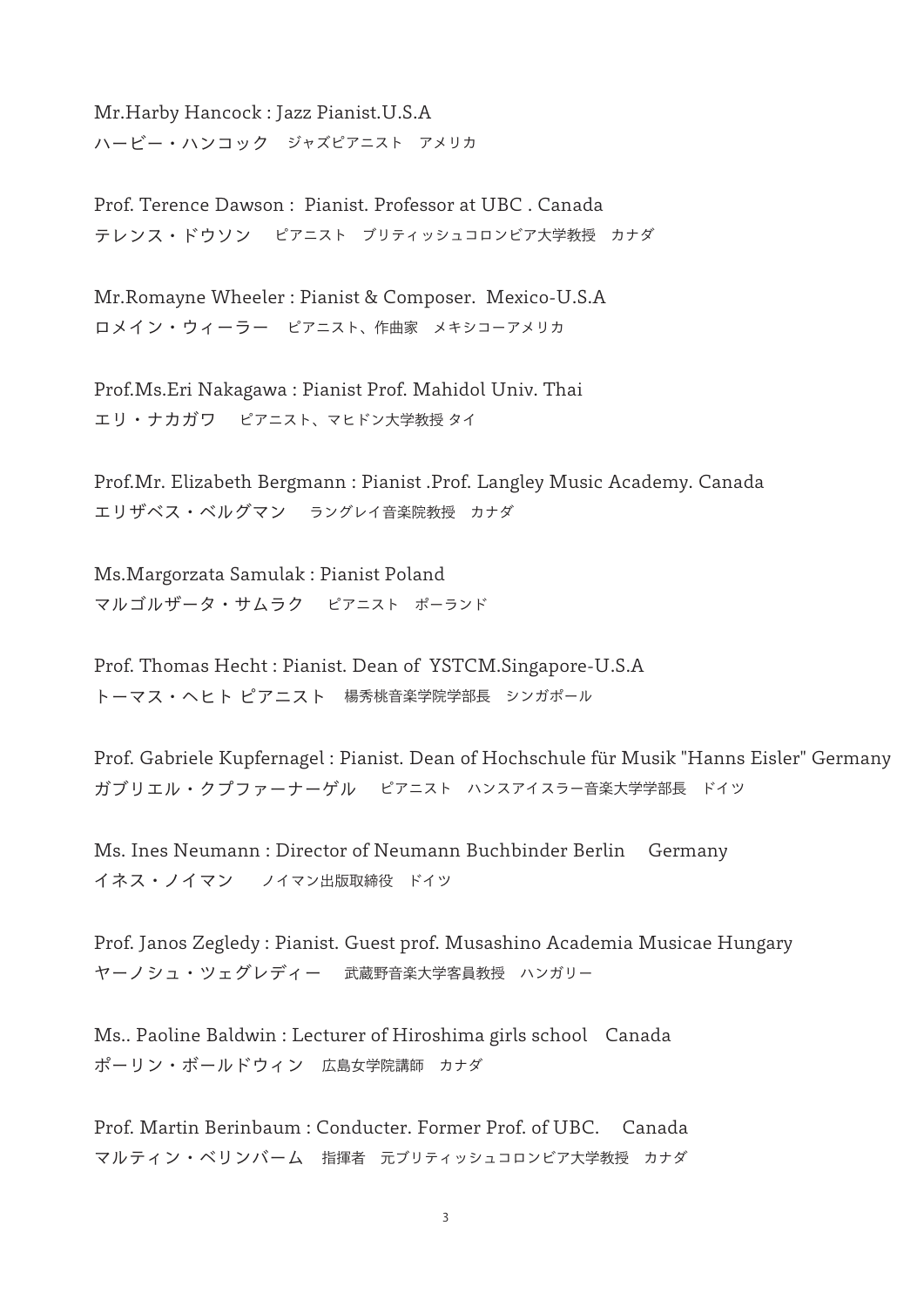Mr. De Zai Che : Former Chinese People's Congressional Representative.China 車徳栽 元中華人民共和国人民解放軍歌舞伎団団長

Mr.Jun Sang Chai : Former Korean music publishing president Korea 崔駿相 元韓国音楽出版社長

Mr.Qing Shui Rah : Tennor singer Tiwan-Japan 羅清水 声楽家

## ■国際委員 : International assist members

Ms.Akiko Loong (Austraia) Pianist Ms.Sumiko Tajihi (U.S.A.) Violinist Ms.Sonoko Barnett (U.S.A.) Pianist Mr.Kenji Takeda (U.S.A.) Pianist Mr. Toru Tagawa (U.S.A.) Violinist Ms. Helen Tung(Canada) Pianist Ms. Kumiko Hitomi(Canada) Pianist Ms.Misako Moriya Torres(Canada) Pianist Ms.Mami Kino(France) Pianist Dr.Ms. Mutsumi Fukushima(Spain) Ms.Fan Ih Yah (Taiwan) Pianist Mr.Kaori Hirano(Canada) Jurnalist Mr.Tim Baley (U.S.A.) Pianist Mr. Ignasi Cambra Diaz (Spain) Pianist Ms. Heng Lee Chin (Malasia) Pianist Ms.Noriko Tsuzaki (U.K.) Violinist Mr.Jiwan Rajbhandari (Nepal) Chef